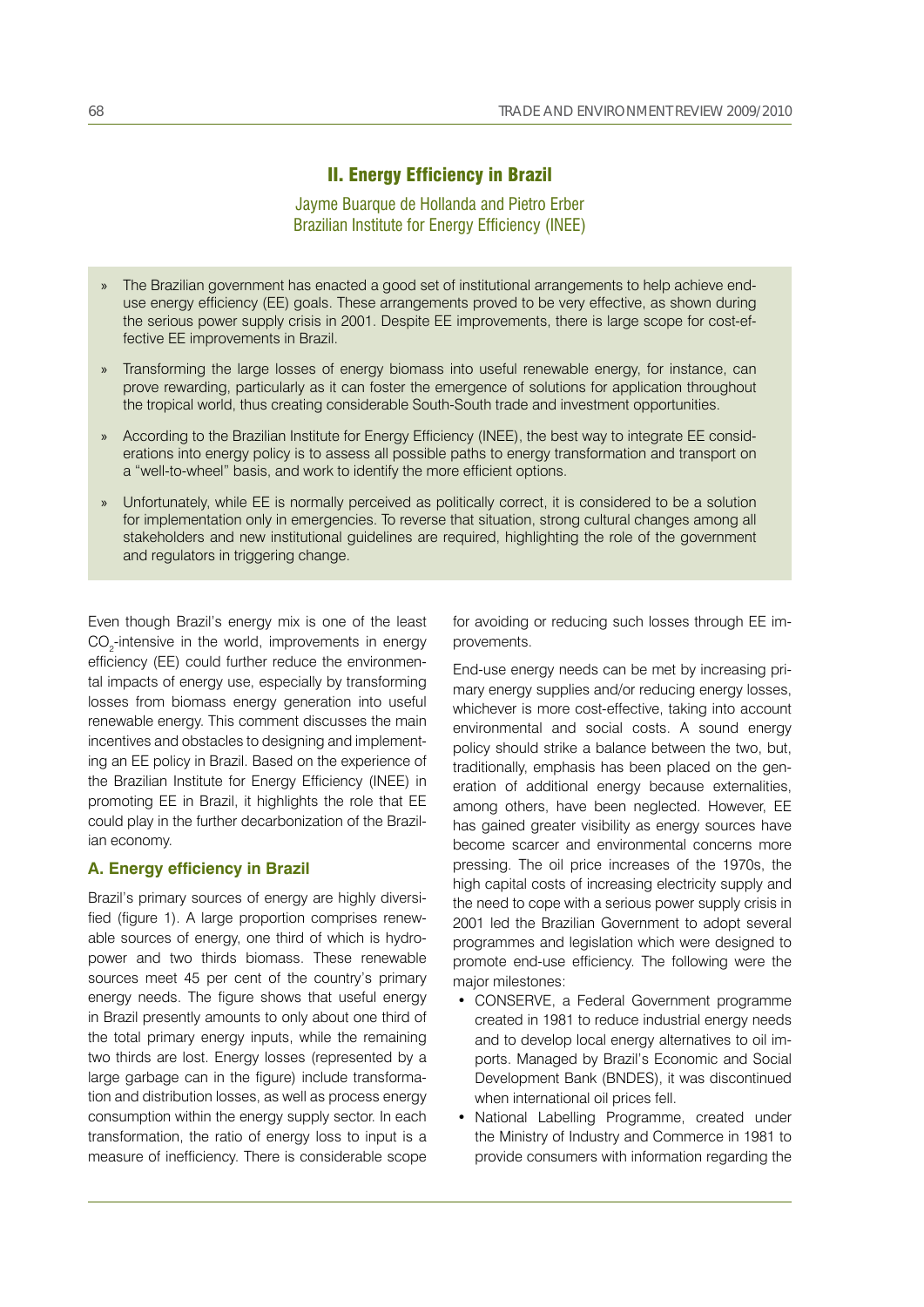

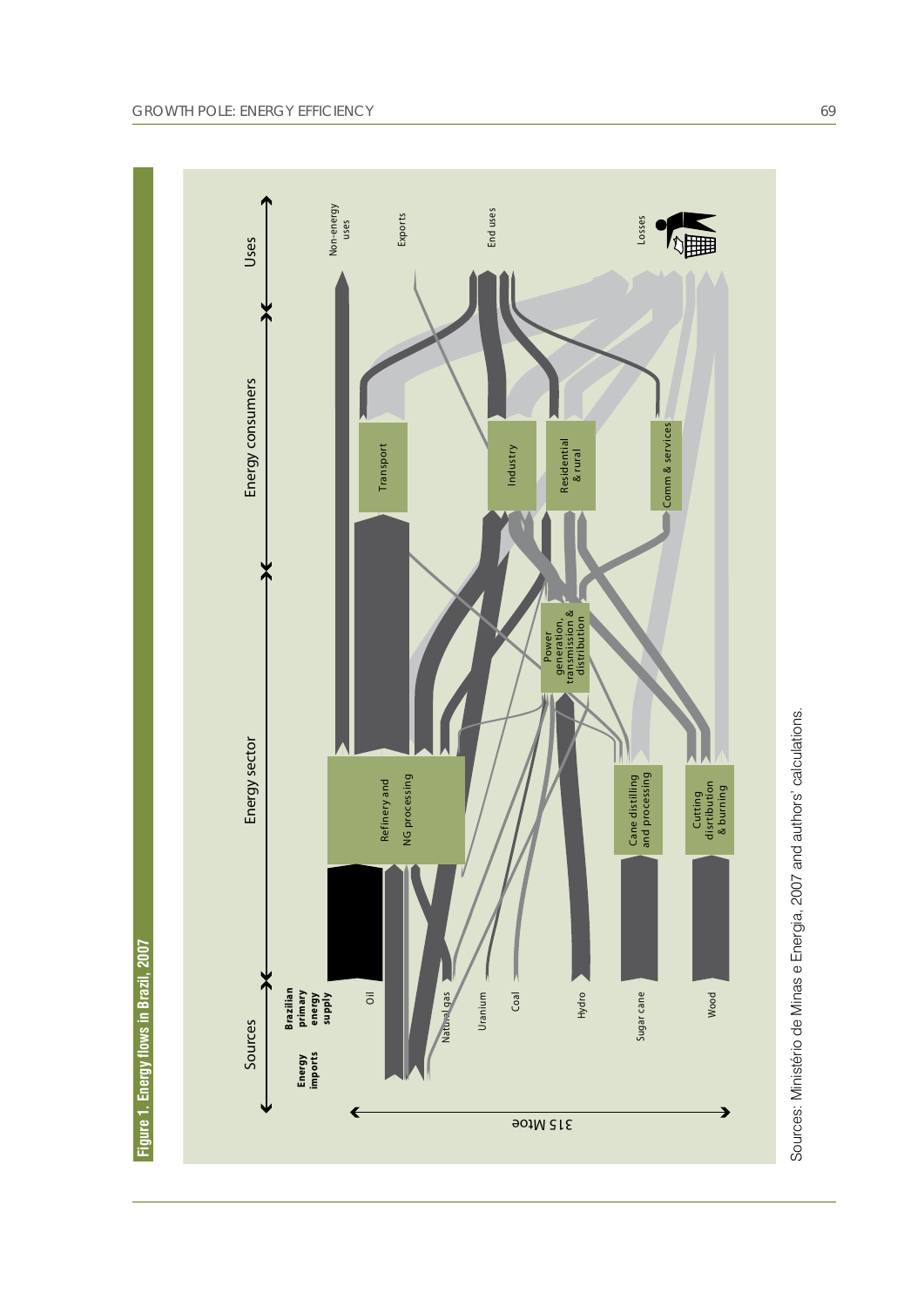energy consumption of the most commonly used appliances. Under the programme 22 types of appliances are currently labelled.

- PROCEL, created in 1985 and managed by ELE-TROBRAS (a Federal Government holding company which has stakes in major power generation utilities), this programme aims at reducing the demand for electric power and investment needs of the capital-intensive hydroelectric programme at a time when funds were very scarce.
- CONPET (the national programme for rationalizing the utilization of oil derivates and natural gas), created in 1995, is managed by PETROBRAS, the Government-controlled oil and gas company. It addresses the end-use efficiency of oil derivates and natural gas, and focuses mainly on the conservation of diesel and natural gas.
- Law 9478 of 1997 defined the scope of Brazil's energy policy. Energy efficiency and environmental sustainability are explicitly mentioned as being among its priorities.
- Compulsory investments by utilities in energy efficiency: power utilities are legally obliged to invest 0.25 per cent of their net revenues in programmes

aimed at increasing the end-use energy efficiency of their clients. The goal is to reduce energy requirements at a cost lower than that needed to supply it. These gains have to be evaluated by an independent agency, and utilities can be penalized by the power sector regulator (ANEEL) if they do not reach the goals set.

- PROESCO, a line of credit created in 2007 by the national development bank, BNDES, for energy service companies, accepts as a guarantee the expected cash-flow revenues from energy savings.
- Law 10295 of 2001 gives the Government the authority to establish minimum EE standards for manufacturing, trade and imports of energy-consuming equipment. The Government can also define minimum EE standards for buildings.

In 2001, a severe shortage of power supply, aggravated by a drought, led to power cuts throughout most of the country, including in the richer parts. As there was no short-term supply-side solution, and to prevent overall rate increases and supply interruptions, the Government decided to use EE as the main tool



*Source:* Ministério de Minas e Energia, 2007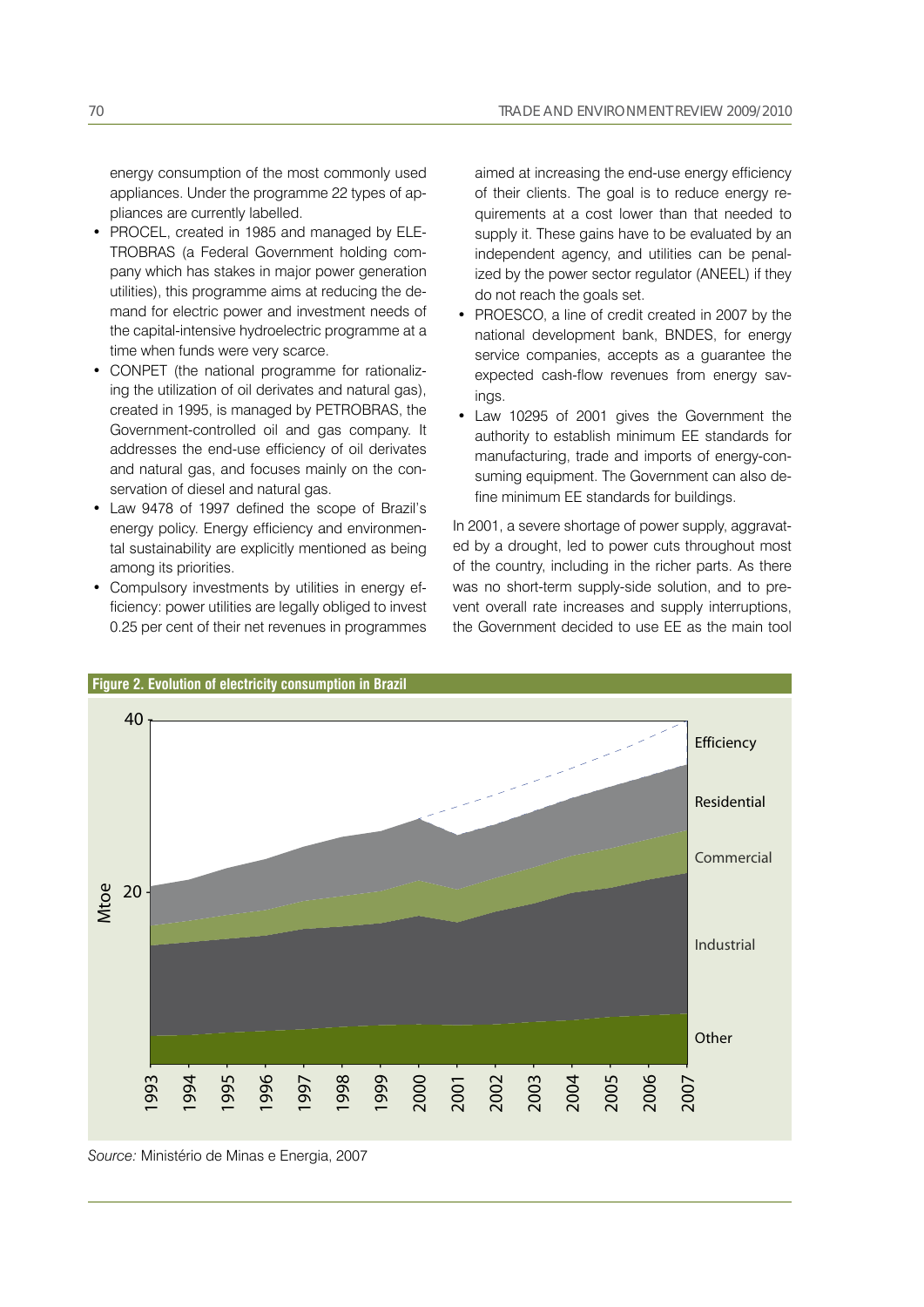to adjust demand to availability. The President made a dramatic appeal to the nation to reduce energy use by 20 per cent. A carrot and stick programme was organized and speedily implemented in order to reduce consumption. The media was mobilized to disseminate ideas and information on how to save energy. A major contribution to reduced consumption was achieved by the substitution of fluorescent lamps for incandescent ones. People also modified their habits, turning off lights when not needed, discarding freezers that were barely used and reducing their use of air conditioning.

In one month demand dropped by 6,000 MW (figure 2). This market shrinkage had long-lasting effects, postponing the need for investment in new supply facilities. It was the largest experiment of its kind in the world and it showed conclusively that conservation measures can be very effective in meeting society's energy needs. The authors believe that the overall experience was positive and generally supported by the population, although it had a negative effect on many uninformed industries that refused to admit that they might reach their energy demand reduction goals by means of efficiency measures, instead choosing to shut down production lines and reducing their labour force in order to achieve their reduction targets. This experience helped the Government to push through Congress the bill that led to the energy efficiency law (Law 10295/01), a strong measure for breaking market barriers and anticipating improvements that might otherwise take a long time to be implemented.

As soon as the hydrological situation improved and the need to curb demand was over, the power authorities resumed their supply-side, business-as-usual attitude. Rates were increased to compensate for the market shrinkage and to pay the rent on 2000 MW of

Once the risk of power shortage was over, investments in efficiency programmes dwindled to extremely low levels compared with supply-side investments. Although the quantum leap in efficiency was clearly a consequence of consumers' collaboration and their realization of the possibilities of rationalizing their electricity consumption, no major market study was conducted to analyse consumer behaviour and quantify the main contributions to the reduction in consumption that had been achieved. The most significant reductions were in the residential and commercial sectors (figure 3).

Summing up, Brazil has a good set of institutional arrangements to help achieve end-use EE goals, as shown in 2001. Unfortunately, while EE is normally perceived as politically correct, it is considered to be a solution for implementation only in an emergency. There is a need to inculcate a sense of urgency, whatever the supply conditions may be.

# **B. Barriers to energy efficiency**

Some conditions that are at the root of energy inefficiencies tend to self-perpetuate and are hard to change, either because they benefit some agents (although not intentionally, but some agents may profit from market distortions they create) or because investment decisions may have been based on such conditions. For instance, power utilities used to give excessively high priority to becoming self-reliant: electricity prices were kept artificially low and capital costs

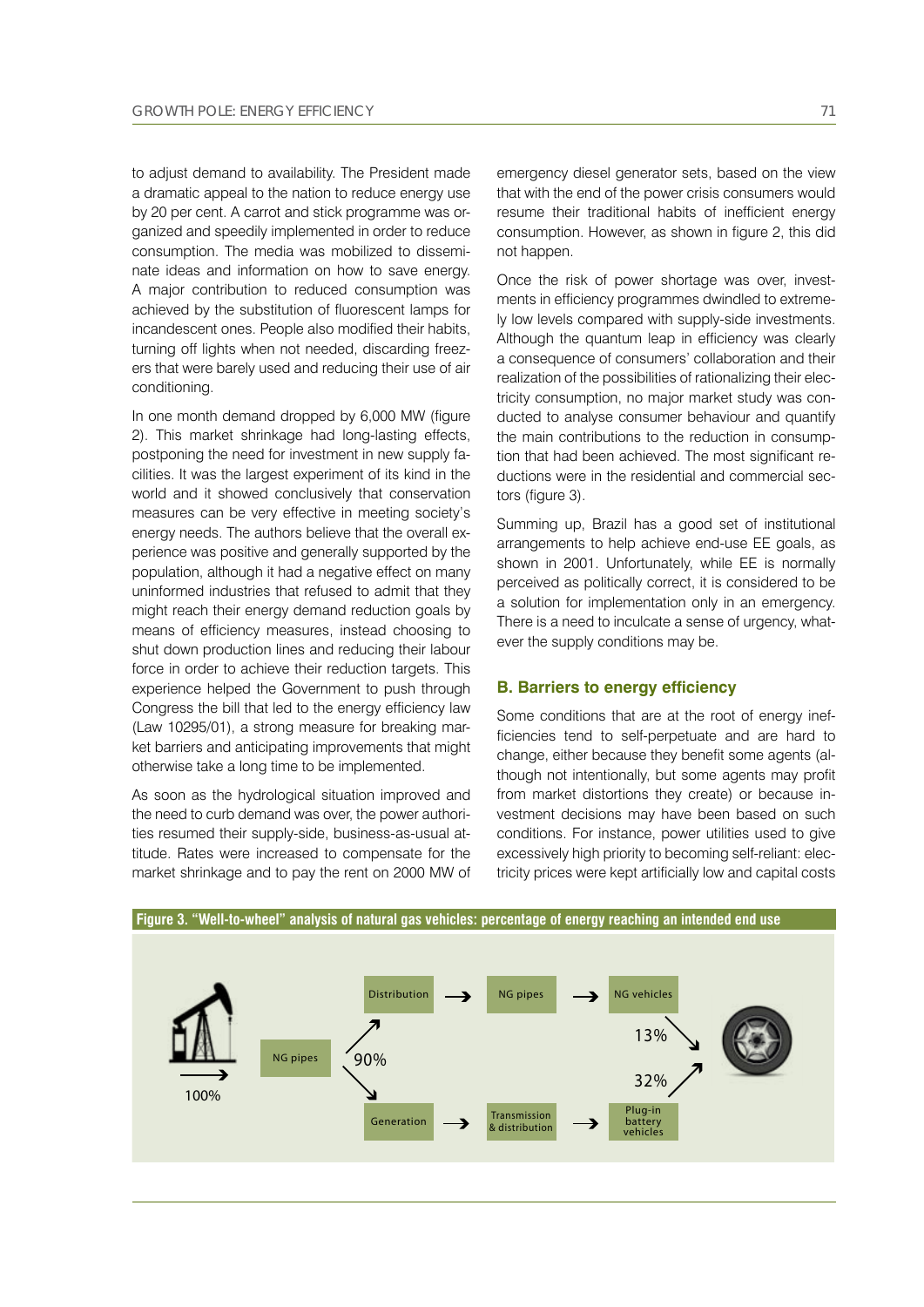for eventual cogenerators were very high. Such factors, among others, led to the belief that only large power plants could deliver low-cost, reliable energy. This understanding has been considerably detrimental to the development of distributed power generation, including cogeneration.

Figure 3 is a "well-to-wheel" presentation that shows two paths of energy transformation. Both start with the same units of natural gas energy (100 per cent) and deliver the same amount of energy through transportation. However, in the upper path, which corresponds to the utilization of compressed natural gas (CNG) in passenger cars (highly promoted in Brazil until recently), only about 13 per cent of the energy reaches the wheels. The lower path, by contrast, in which gas is used to generate electricity to supply a plug-in electric vehicle, energy efficiency is almost three times greater. A similar analysis might be carried out to compare different procedures to obtain ethanol or to produce hydrogen for use in a fuel cell. Efficiencies of the different components of each energy chain are cumulative, so that the whole well-to-wheel effect is what determines the amount of primary energy that will be required to perform a given end-use service. A similar approach is used to compare overall emissions along different paths representative of different technologies.

In addition to enabling an overview of the energy chain, the well-to-wheel approach is also helpful for evaluating the ratio of fossil fuel energy that is required to obtain a certain amount of renewable energy. For instance, ethanol production in Brazil currently uses one unit of fossil energy to produce nine units of renewable energy. Ethanol therefore currently has a 10 per cent fossil fuel energy "content", most of which corresponds to the diesel used to transport the sugar cane from the fields to the mill. If ethanol was used as a transportation fuel, that fossil content would be virtually eliminated.

INEE has advocated many initiatives to promote enduse energy efficiency by focusing on issues that can increase overall energy efficiency through structural changes. To our knowledge, INEE is probably the only organization in Brazil using this approach. Possibilities for improving efficiency include:

- i) Increasing energy prices;
- ii) Increasing consumers' awareness of the desirability for EE, and of the social costs of energy consumption;
- iii) Pushing for the substitution of inefficient equipment and systems by efficient ones, such as the use of LCD, instead of cathode ray, computer monitors and televisions. The latter need 10 times more energy as the former to perform the same service. This substitution was gradual over two decades until LCD prices dropped to a level where it was no longer profitable to sell the inefficient technology in Brazil. Energy consuming equipment has a natural tendency to increase in energy efficiency as technologies develop, and the traditionally inefficient systems are discarded in a Darwinian-like selection process; and
- iv) Eliminating or reducing legal, regulatory and cultural barriers to energy efficiency and/or those that impede efficient energy uses. Examples of inefficient energy use in Brazil include the reduced role of cogeneration, the high proportion of incandescent bulbs (basically the same as designed by Edison 120 year ago) in use, and the widespread use of sport utility vehicles (SUVs). Inadequate rules which send wrong signals to the market also hinder EE improvements. For instance, the present rates structure leads to such a high average price of electricity during peak hours – quite above its supply cost – that many consumers are supplementing their energy consumption during peak hours with local diesel power generation.

In the late 1990s, when the unbundling of the power sector took place, INEE advocated the promotion of distributed generation and the creation of independent power producers (IPPs) -– new players that can produce power competitively due to proximity to users and to economies of scale. INEE also pushed for the development of highly efficient cogeneration facilities fuelled by natural gas and sugar cane residues – two fuels which have seen a considerable increase in consumption and which are still generally being used at low efficiency levels. In many, if not in most cases, cogeneration may compete favourably with conventional power plants partly because it tends to be located close to the consumers.

In 1995, Law 9074 set the main guidelines for the reorganization of the Brazilian power sector and its main agents, as well as criteria for authorizing their operation, including basic tariff rules. As a result of a fruitful collaboration between INEE and the Government, the text included the first explicit legal reference to cogeneration and district cooling/heating associated with cogeneration. INEE also contributed to the inclusion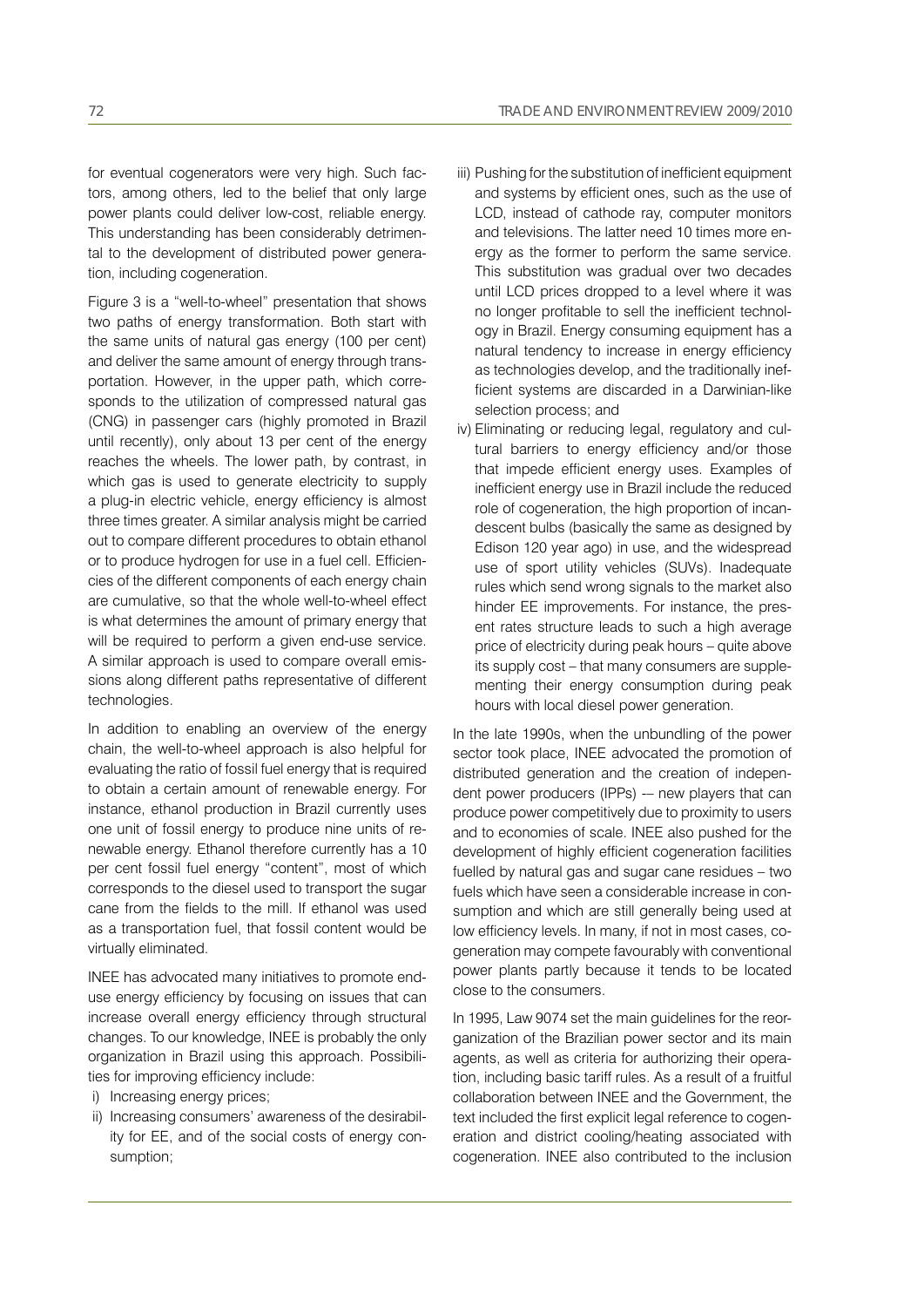of distributed generation (DG) in the text of the 2004 Law 10048, which defines the new power sector model. This law and its ensuing decrees allow distribution utilities to buy up to 10 per cent of their energy needs directly from cogenerators and other DG sources, instead of by means of public auction.

INEE also foresaw the importance of disseminating the concept of energy service companies as a means to achieving higher energy and economic efficiency levels. It organized seminars and workshops that showed their importance for the Brazilian economy and environment. Such efforts contributed to the decision of the national development bank (BNDES) to create PROESCO, a credit line designed to provide an incentive to energy service companies. PROESCO provides loans and mechanisms that reduce bank loan risks.

Concern about the low efficiency of cogeneration based on sugar cane bagasse, mainly due to the use of low pressure boilers, led INEE to organize several seminars to raise awareness about the technical possibilities as well as possible commercial and investment advantages of increasing that efficiency. Sugar cane biomass, which was generally disposed of by incineration, constituted a large potential source of electricity and revenue. BNDES supported the replacement of inefficient boilers and adapted its lending criteria to this industry's needs. It started to offer attractive financial conditions which enabled the installation of high pressure boilers for the production of considerable amounts of surplus power, ranging from about 50kWh to 100kWh per ton of processed sugar cane, using conventional technologies. If all plants had been equipped in this way, about 50 terawatthours (TWh) could have been added to the public network in 2008.

Brazil's main efforts should now focus on reducing or removing the main inefficiencies in overall energy supply and use. As shown in figure 1, these are concentrated in four areas: (i) transportation, (ii) natural gas utilization, (iii) sugar cane transportation and residual biomass utilization, and (iv) wood production and utilization for energy purposes. These areas are discussed separately below.

# *1. Electric vehicle drivetrain*

The use of electric vehicles (EVs) – battery powered and hybrids – is expected to grow rapidly worldwide, and thereby enhance "well-to-wheel" energy efficiency and emissions reductions, contributing to decarbonization. This shift is expected to take place not only with respect to cars, but also light vehicles, such as scooters, motorcycles and bicycles, as well as buses and trucks. This is a market-driven trend that is being accelerated by recent events in the world economy (see, for instance, the significant resources allocated to spur the development of electric cars in the the United States)<sup>55</sup>. INEE strongly supports this shift, and has published several papers to publicize the subject in order to help reduce market barriers and promote the wider use of such vehicles in Brazil. However, INEE is concerned about a possible, though not new, strategy of car manufacturers to import into Brazil the traditional internal combustion motor technologies that are becoming obsolete in their home countries, thereby delaying the utilization of EVs in the country. By supporting the Brazilian Electric Vehicle Association (ABVE), INEE improves awareness about business opportunities for EVs and EV components. At present, ABVE has 72 associates, including power utilities, electric equipment manufacturers, manufacturers of electric cars, bicycles and scooters and related businesses, battery manufacturers, as well as private persons. This initiative is encouraging the emergence of new players to supply the new market needs.

#### *2. Sugar cane*

Brazil's sugar-cane-derived ethanol is the most successful effort in modern times to replace a fossil fuel by a renewable alternative. The 2008/2009 sugar-cane harvest<sup>56</sup> had an energy content of 96 Mtoe, equivalent to 1.7 million barrels of oil per day.<sup>57</sup> About 40 per cent of the total juice from the sugar cane harvested in that period was used to produce ethanol and 60 per cent to make sugar. The energy content of the ethanol output was approximately 15 Mtoe, but significant amounts of energy were lost in both production processes.

| Table 5. Energy content per unit of sugar cane |            |     |  |
|------------------------------------------------|------------|-----|--|
| 1 ton                                          | $103$ kcal | %   |  |
| Juice (sugars)                                 | 608        | 35  |  |
| <b>Bagasse</b>                                 | 598        | 35  |  |
| Leaves and tops                                | 512        | 30  |  |
| <b>Total</b>                                   | 1718a      | 100 |  |

*Source*: Onório Kitayama, 2007.  $a=1.2$  barrels of oil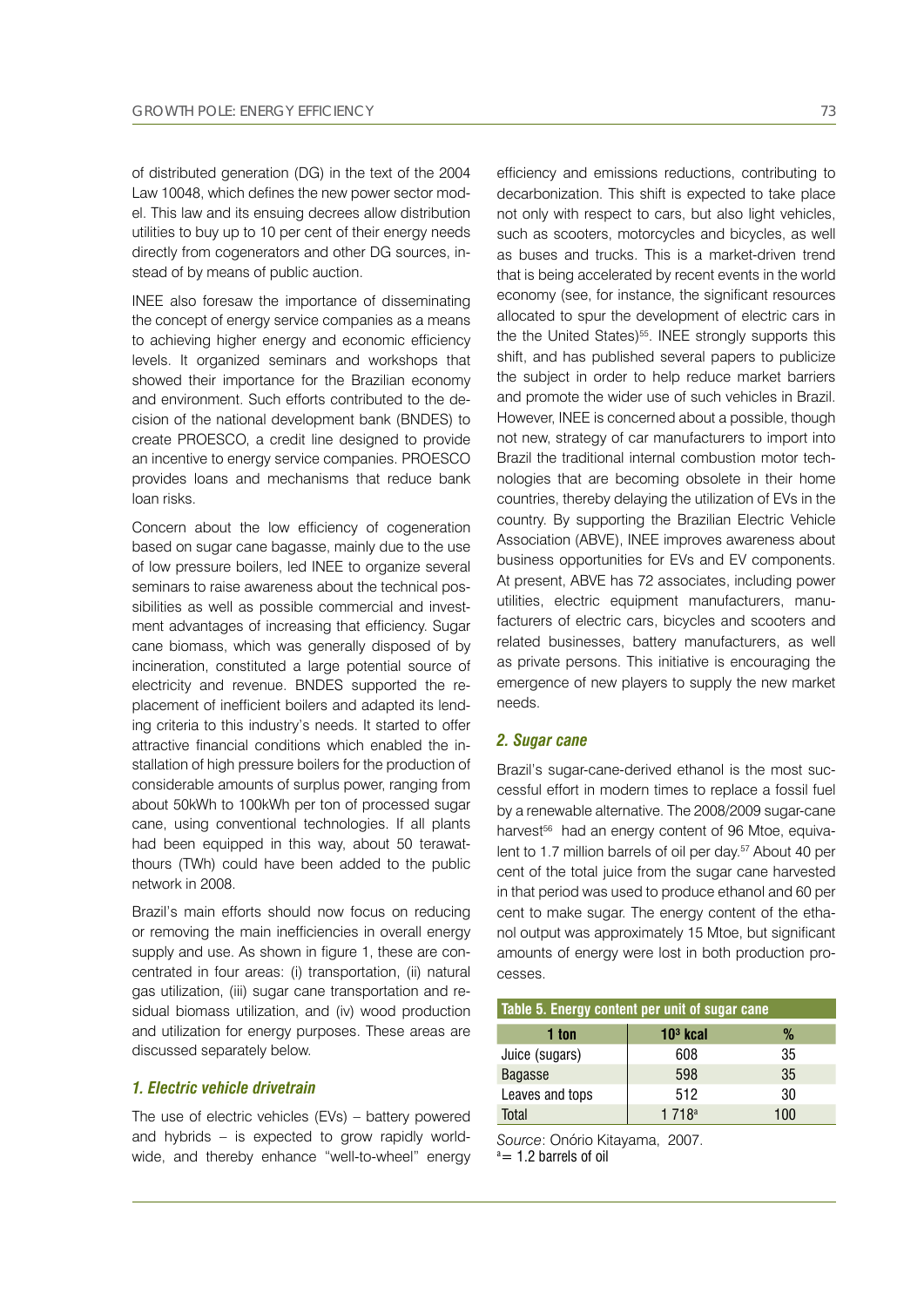Table 5 presents the average energy content of sugar cane and its distribution. It should be noted that the juice contains only one third of the energy offered by the plant, whereas the other two thirds are stored in the biomass that is burnt in the field to enable manual harvesting.

The bagasse is used as fuel to supply a mill's heat and power needs. The only energy input from an external source to the sugar cane agro-industry is the diesel used to fuel trucks and harvesting machines (totalling about 1 Mtoe).

Sugar cane mills' energy needs are much lower than the energy content of bagasse and leaves. When the ethanol programme started in the late 1970s, the mills used low pressure boilers (mostly 22 bar) to supply their steam and power needs. These mills could not obtain a long-term price for the surplus power generated and therefore had no incentive to invest in more energy-efficient systems.

The sole objective of the sugar cane programme was the substitution of gasoline, both for security reasons and to reduce the financial burden of high prices of imported oil on the national balance of payments. At the same time, due to investment subsidies and high oil prices that pushed up the price of ethanol, the new ethanol industry did not need the revenue that the surplus electricity would have generated. Furthermore, selling power surpluses would have meant entering a whole new business in a very regulated and, at that time, mostly Government-controlled environment.

| Table 6. Boiler pressure and surplus power<br>of a sugar-cane plant |         |            |                   |  |
|---------------------------------------------------------------------|---------|------------|-------------------|--|
|                                                                     | kWh/tC  | <b>TWh</b> | Power<br>$(GW)^a$ |  |
| Counter pressure<br>turbine 65 bar/480°C <sup>b</sup>               | 40-60   | 30         | 7,8               |  |
| <b>Counter pressure</b><br>turbine 65 bar/480°C <sup>b</sup>        | 100-150 | 70         | 16                |  |
| Gasification                                                        | 200-300 | 140        | 32                |  |

*Source*: Macedo and Horta, 2005.

a Considering a 50 per cent load factor.

**b** For a full-year operation and using 50 per cent of the leaves and tops.

As table 6 indicates, a quantum leap in the overall efficiency of power plants that use ethanol and sugar can be obtained by increasing the pressure of boilers. Ethanol- and sugar-derived energy producers could generate up to 20 per cent<sup>58</sup> of the country's electric power needs by relying on available technologies. In addition, power generation based on gasification of biomass, a technology still being tested, could double this output. As most mills are located near major industrial sites, they do not need to install extensive transmission lines. And as the harvest coincides with the dry season, it avoids and/or delays the drawdown of reservoirs, thereby increasing the overall availability of hydroelectricity. These reasons strengthen the case for a strategy of promoting sugar-cane-derived power.

The good news is that on the one hand there are fewer obstacles to selling power to the national grid, and on the other hand more efficient energy systems are increasingly being utilized in the sugar-cane-based industry. New plants are using high pressure boilers (up to 92 bar) and their electricity surplus has grown considerably, in a very competitive setting. However, about 90 per cent of the mills still use 22-bar boilers and other sugar plant equipment produces less surplus power.

Finally, regarding sugar cane transportation, it is possible to use hybrid electric trucks because their generator prime engines may be fuelled with ethanol that is used more efficiently. Actually, such internal combustion motors, which can work on an Otto-cycle, may be of a smaller size than those of conventional trucks using diesel oil. Since the truck wheels are driven by very high torque electric motors, the smaller internal combustion motors have lower torque requirements than the present diesel motors. Hybrids are particularly appropriate for short-haul and stop-and-go transportation and, as battery technologies improve, hybrid trucks will also be able to work as plug-ins, using offpeak power generated at the sugar mill. This would improve energy efficiency and reduce, if not remove, the dependence of the sugar cane industry on diesel.

### *3. Natural gas cogeneration*

Natural gas (NG) supply is relatively recent in Brazil, and is mainly associated with oil production in the south-eastern part of the country, close to the main industrial centres. This supply is now supplemented with imports from Bolivia through GASBOL, a 1,200 km pipeline with a capacity to transport 30 million m3 /day. Although the Government had set a market share target for NG of 12 per cent of the total primary energy supply, practically no preparations for the gas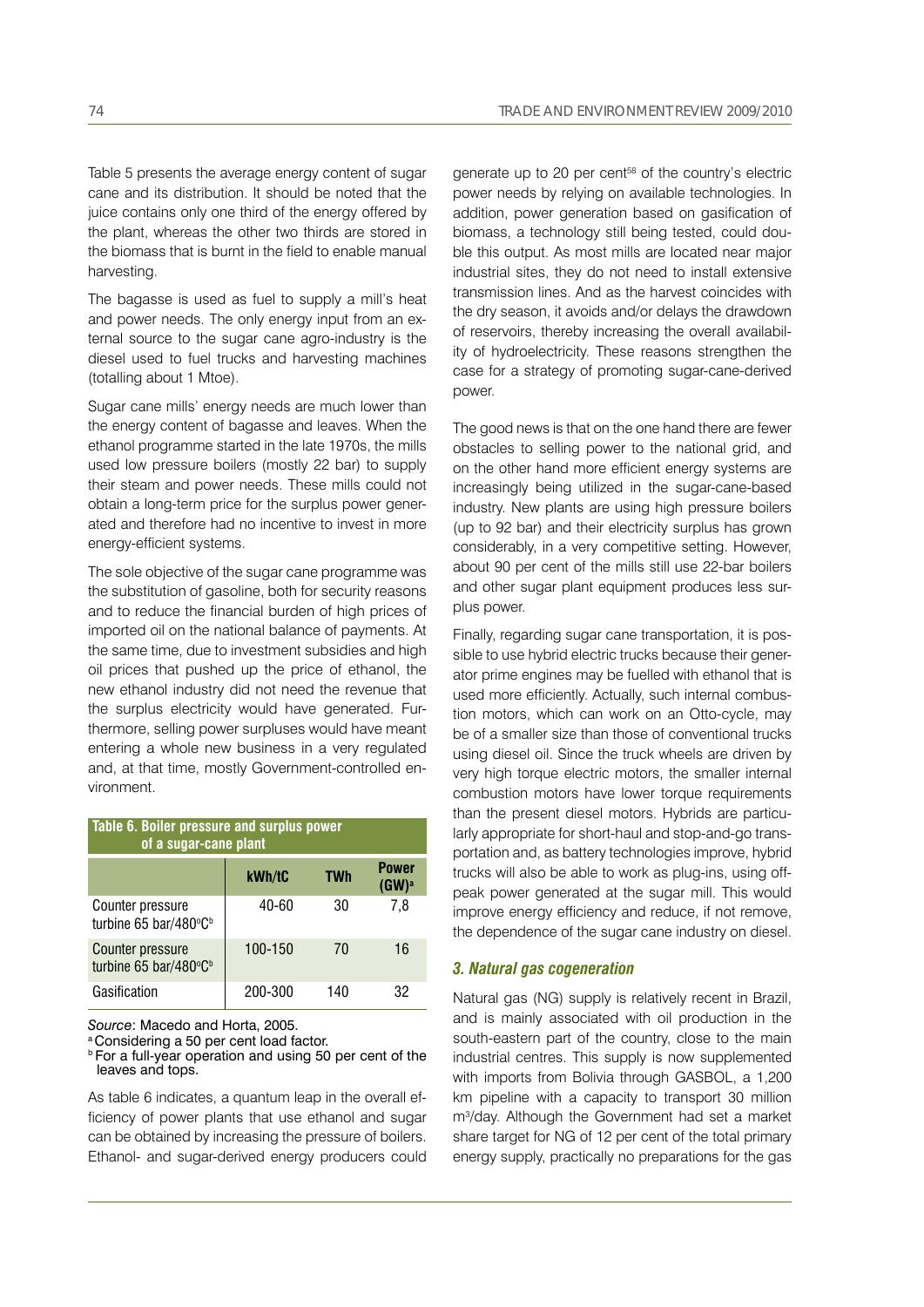distribution and consumption were made prior to its commissioning in 1998. Even though that pipeline crosses the highly industrialized State of São Paulo, it remained largely idle for several years.

As in other countries, NG supply had difficulty penetrating the Brazilian market since it had to compete with well-established markets for other fuels (i.e. an increase in NG consumption would have required the reduction or relocation of competing energies). Market development has gone through a trial-and-error approach that included a government decision in 2000 to build 49 power plants with a total capacity of 14,000 MW. This belated and unrealistic decision was taken when the risk of a power shortage had become acute. That plan was dissociated from the existing hydro system, and was eventually dropped, but not before a number of plants had been built, including several open-cycle inefficient plants. Other experiments involved tax incentives to develop the market for compressed natural gas (CNG), including retrofitting light vehicles and gasoline-run Otto-cycle motors, which become very inefficient when fuelled with NG since their compression rate is too low for its use. This use of NG, with a well-to-wheel efficiency of less than 15 per cent, contributed to reducing the country's overall energy efficiency. Of course, at the time the decision was taken on a \$/kcal basis, and the energy from NG was cheaper than that of gasoline or ethanol. But the setting of these prices proved inappropriate because NG prices have since increased and it ignored the major externalities involved, as often still happens when renewable and non-renewable energies costs are compared.

New appropriate uses of NG by industry are developing, but its most efficient use, in cogeneration, is developing too slowly. Cogeneration, which enables up to 85 per cent of the energy input to be converted into useful energy (much more than combined cycle power generation, the efficiency of which is close to 50 per cent), is still much below its potential, because the legal framework hindered self-generation (i.e. typically by the users themselves, such as solar panels in households) and the rates applied to large consumers of high voltage that were often subsidized.

As mentioned, however, the new power sector model lifted obstacles to accessing the national grid, and the new regulatory agency (ANEEL) is gradually reducing distortions in power rates. At the same time, newly found and very important NG reserves are under development in Brazil, which will increase the possibilities of using it more efficiently in the future.

# *4. Wood*

According to the 2007 National Energy Balance, published by the Ministry of Mines and Energy, wood as an energy source contributed almost 29 Mtoe (i.e. 12 per cent of Brazil's total primary energy supply). One third was used for domestic and rural activities in a fairly sustainable way, while the remainder was used for industrial purposes. While the overall chain of transformations and uses of wood in Brazil is poorly understood, it is clear that the overall efficiency of biomass is very low. Wood is still treated as a non-commercial source of energy and is not covered by any regulation. This is certainly related to the fact that wood is widely available for use with primitive technologies, not to be compared with the "noble" sources (e.g. oil, coal and hydro) that require sophisticated equipment in their chains of transformation and use.

However, some industries and segments of the rural population in Brazil are heavily dependent on wood. Charcoal is used instead of coke and NG for 34 per cent of the country's pig iron production of 34 million tons.59 It is also widely used in the steel and alloy industries. Nevertheless, the country has no specific energy policy for this source. About 5 per cent of wood (1.3 Mtoe) is used as an energy source in the pulp and paper, bricks and tiles, and lime industries. Whereas the pulp and paper industry and some iron producers use biomass residues from planted trees, most of the other industries rely on wood collected from the wild, and use primitive technologies and inefficient furnaces.

About half of the charcoal is derived from wood from planted forests, while other charcoal producers use wood collected from the wild. The latter use primitive and inefficient kilns built with local materials. Their prices, given the informal nature of production, are lower than those of charcoal from planted trees, although the latter is generally produced in industrial, more efficient, facilities. Worse still, there are no incentives for the industries to exploit the gases from combustion, which can be used both for energy and non-energy production purposes. The rudimentary kilns used in the forests to carbonize native wood are unable to preserve the fluid by-products of charcoal production, but neither is this done even in the majority of the relatively modern facilities. With the exception of the pulp and paper industry, that uses state-of-the-art cogen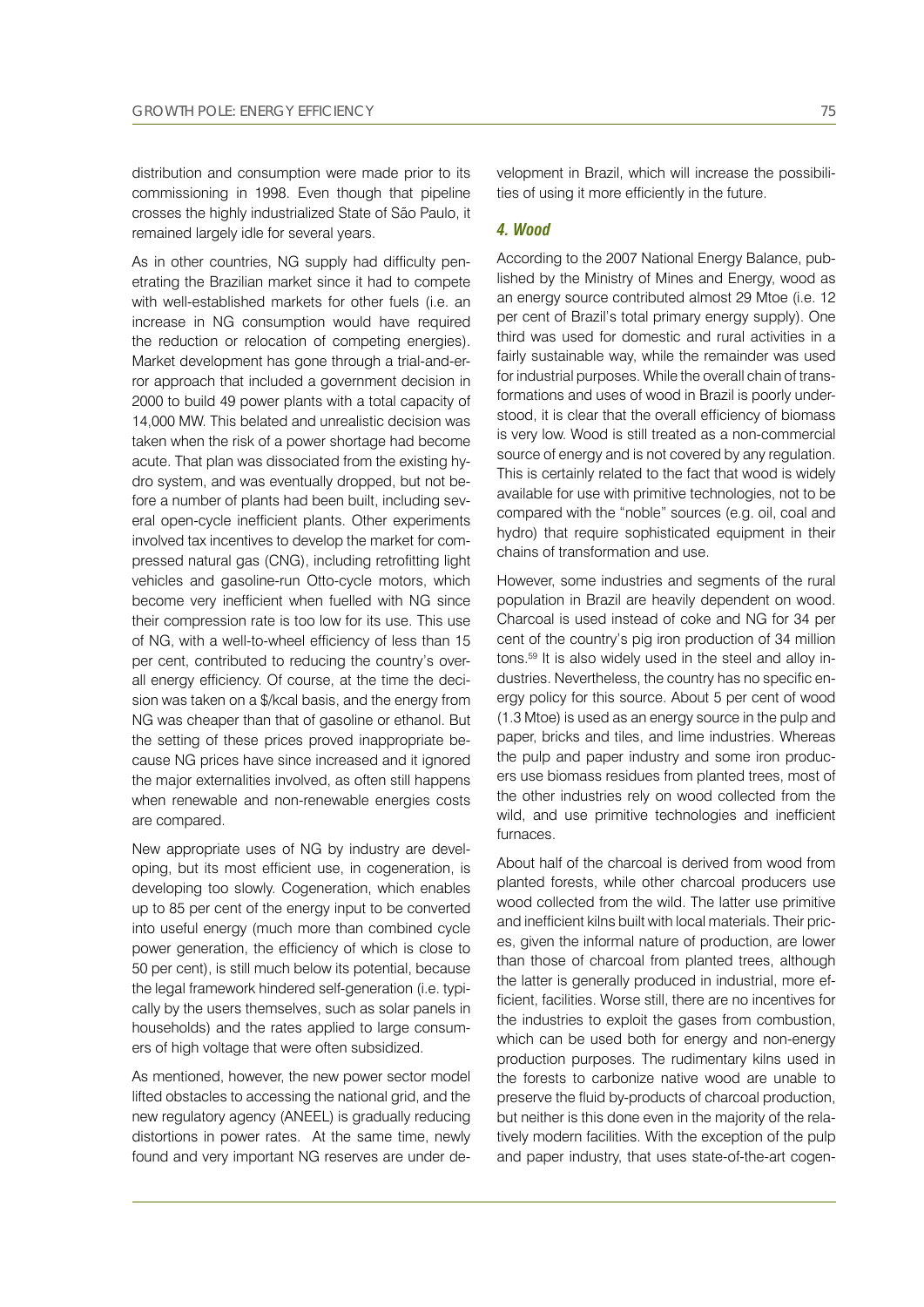eration technologies, there is no incentive for efficient use of energy in the wood chain.

An energy policy for wood, with explicit rules for production, distribution and sale of all wood-derived energy products would be crucial to organizing the wood market. It would involve regulating physical and chemical characteristics of all wood energy products in a similar way as is done for all other commercial energy production in Brazil. Standardization will be paramount to optimize furnaces for pyrolysis and gasification. Market mechanisms, if properly organized, would increase productivity, reduce prices of charcoal and prevent the use of native forests much more effectively than today's efforts at enforcing environmental and labour laws in remote, barely controlled areas. At the same time it would certainly increase the utilization of wood by-products, such as bio-oils and tars.

Regulation would also help to develop the use of pellets and brickets – wood substitutes produced by compressing biomass residues – which are available in large quantities throughout the country. Some fieldwork by INEE shows promising results in using shortduration crops of high-yield grass (e.g. elephant grass and *Pennisetum purpureum Schum*) in the wood energy chain. These can produce cheap wood substitutes and bio-oils and charcoal by fast pyrolysis. The charcoal powder, obtained from grass carbonization, can be used as a soil enhancer and at the same time as a very cheap carbon sink.

# **C. Conclusion**

Brazil's energy use is one of the least carbon-intensive in the world, in terms of both per capita and GDP. Energy efficiency could further improve this position, especially because, as argued above, there is plenty of scope for transforming the large losses of energy biomass into useful renewable energy. Accumulated experience in this field can be very helpful in providing solutions for application throughout the tropical world, thus creating considerable South-South trade and investment opportunities.

Diversity of energy sources in Brazil is certainly a blessing, but it also poses difficult challenges to policymakers and stakeholders in energy supply and use. There is a tendency to ignore this diversity and to focus on specific energy sources and their related technologies. Energy policies often concentrate on particular transformations and products instead of focusing on the entire chain. The Brazilian sugar-cane-derived ethanol industry is often compared with those based on cassava (in Brazil), corn (in the United States) and sugar beet (in Europe). The basic reason for the superior competitiveness of sugar-cane-derived ethanol is that all other alternatives are strongly dependent on fossil fuels, as the plants they use do not provide the process energy required, mainly for grinding and distillation.

In INEE's view, the best way to integrate EE considerations into energy policy is to assess all possible paths to energy transformation and transport on a "well-towheel" basis, and work to identify the more efficient options. That is not an easy task, as demonstrated by the case of power generation in Brazil's sugar-cane mills. While power-generating opportunities from bagasse were known when Proalcool was in its infancy,<sup>60</sup> they were neglected both by the power sector and the sugar-cane industry. In order to reverse that situation, strong cultural changes among all stakeholders and new institutional guidelines were required, thereby highlighting the role of the government and regulators in triggering change. Once efficiency gains are triggered, a self-sustained cycle starts because inefficient technologies tend to be superseded by more efficient alternatives.

The complete picture in a complex economy will reveal a number of possibilities and business opportunities. Governments must play a fundamental role in this process, as many market imperfections exist that are a consequence of a lack of political will to develop efficiency as well as a lack of appropriate fiscal and rate structures.